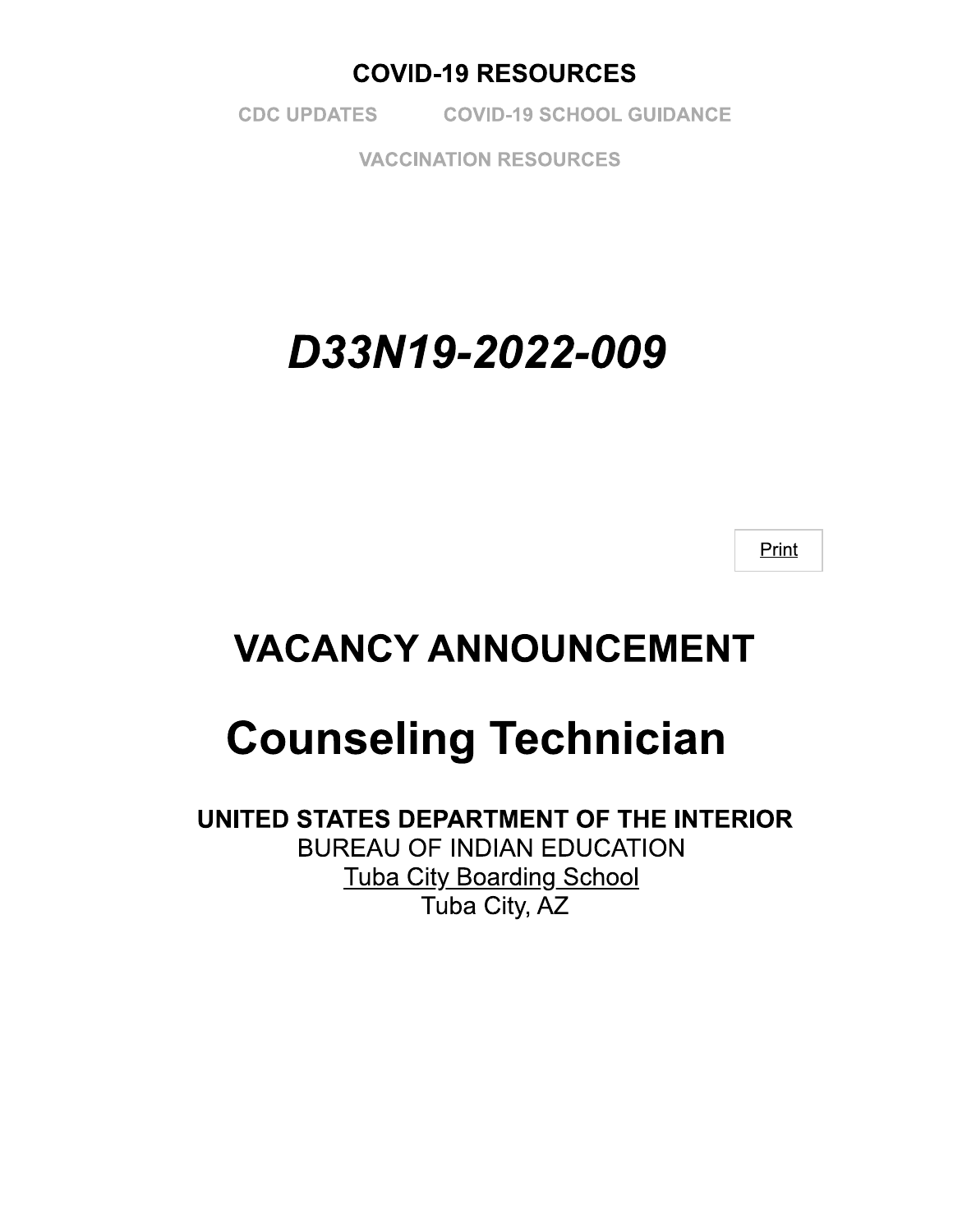**POSITION TITLE & GRADE:** Counseling Technician, CY-1702-02

**POSITION INFORMATION:** Full time, School Year

**SALARY RANGE** \$19.61 to \$27.87, Per Hour

**LOCATION:** Tuba City Boarding School, Tuba City, AZ (DST) Timezone

**ANNOUNCEMENT NUMBER:** D33N19-2022-009

**VACANCIES**  $\overline{2}$ 

**ISSUE DATE:** 06/06/22

**CLOSING DATE:** 06/27/22 - 04:30 pm, Mountain

The Bureau of Indian Education's mission is to provide quality education opportunities from early childhood through life in accordance with the tribes' needs for cultural and economic well-being and in keeping with the wide diversity of Indian tribes and Alaska Native villages as distinct cultural and governmental entities. The Department of the Interior (DOI) places a high value on diversity of experience and cultural perspectives and encourages applications from all interested eligible candidates. Diversity, equity, inclusion, and accessibility (DEIA) are fundamental principles that guide the Department and allow us to successfully achieve our mission.

## <u>JOIN US AS WE INSPIRE THE NEXT</u> **GENERATION!**

#### **STATEMENT OF DUTIES:**

Incumbent will create and maintain a safe, positive learning environment to ensure the holistic development of each student and staff member through cultural, social, spiritual, physical and academic experience. Incumbent will support the Bureau of Indian Education's mission, which is to provide high quality education opportunities from early childhood through life while considering a tribe's need for cultural and economic well-being. In performing this mission, the BIE takes into account the spiritual, mental, physical, and cultural aspects of school-aged children within their family and tribal community. To meet its trust responsibility to Indian Tribes, BIE works to strengthen education opportunities for American Indian students to be successful and competitive globally; to enhance student participation in their tribal communities; and support tribes in nation-building, in development of the next generation of tribal leaders.

#### **RESPONSIBILITIES:**

Assists with providing group guidance services to students involved in prevention programs in the areas of improving self-esteem, social skills, personal communication skills, and interrelationships. Serves as a consultant in school and in the community, working with organized groups toward desired changes, offering personal and technical assistance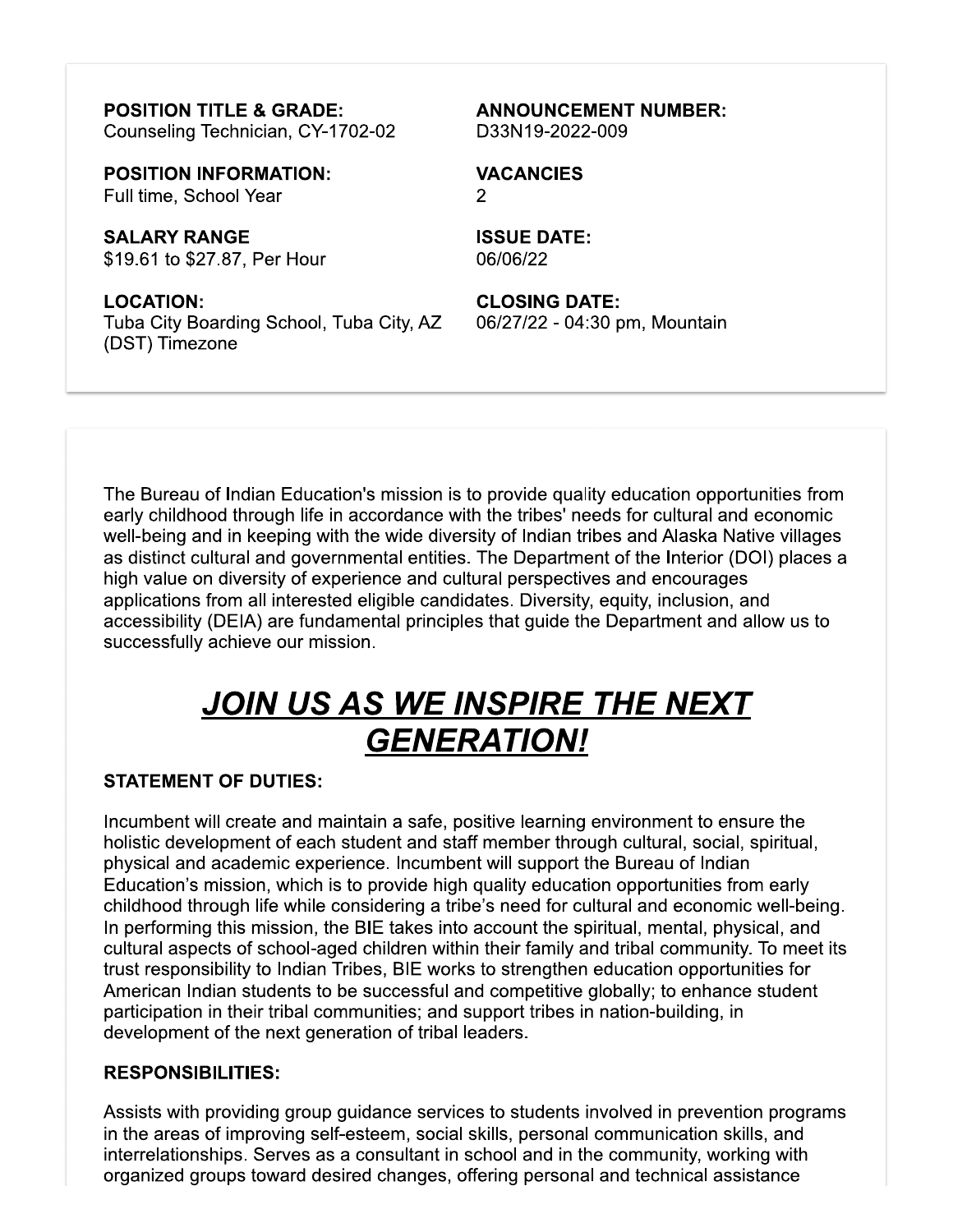about prevention and control. Functions as a liaison for the school in arranging services with tribal offices, Indian Health Service, social services, tribal police, and local youth programs. Maintains and utilizes reference material on cultural traditions and customs, which affect mental health and medical treatment of Native American students, and for use in teaching the subject. Works with families in the process of learning to live with a mentally/emotionally disturbed member or a member with a substance abuse problem. Prepares and maintains required written reports and evaluations relative to student/patient care and treatment.

#### **INDIAN PREFERENCE POLICY:**

Preference in filling vacancies is given to qualified Indian candidates in accordance with the Indian Preference Act of 1934 (Title 25, USC, Section 472). Verification Form BIA-4432 must be submitted with the application if claiming Indian Preference. Consideration will be given to Non-Indian applicants in the absence of qualified Indian Preference eligible.

#### **EQUAL OPPORTUNITY EMPLOYER:**

Within the scope of Indian preference, all candidates will receive consideration without regard to race, color, sex, age, religion, sexual orientation, national origin or other non-merit factors.

#### **REASONABLE ACCOMMODATION LANGUAGE:**

This agency provides reasonable accommodation to applicants with disabilities. If you need reasonable accommodation for any part of the application and hiring process, please notify this agency. The decision in granting reasonable accommodation will be on a case-by-case basis.

#### **SUMMARY OF QUALIFICATIONS REQUIRED:**

Refer to BIE Job Category Standards for additional qualification requirements and substitutions for education. Applicants must meet the qualification requirements contained in the BIE Job Category Standard.

NOTE: Persons submitting incomplete applications will be given credit only for the information they provide. It is the applicant's responsibility to submit all required documentation in support of their application in order to receive full credit for their Indian Preference, education, training and/or experience. ADDITIONAL INFORMATION WILL NOT BE SOLICITED BY THIS OFFICE.

#### **BASIC EDUCATION AND EXPERIENCE REQUIREMENTS:**

AA Degree or 60 semester hours and 2 years' experience.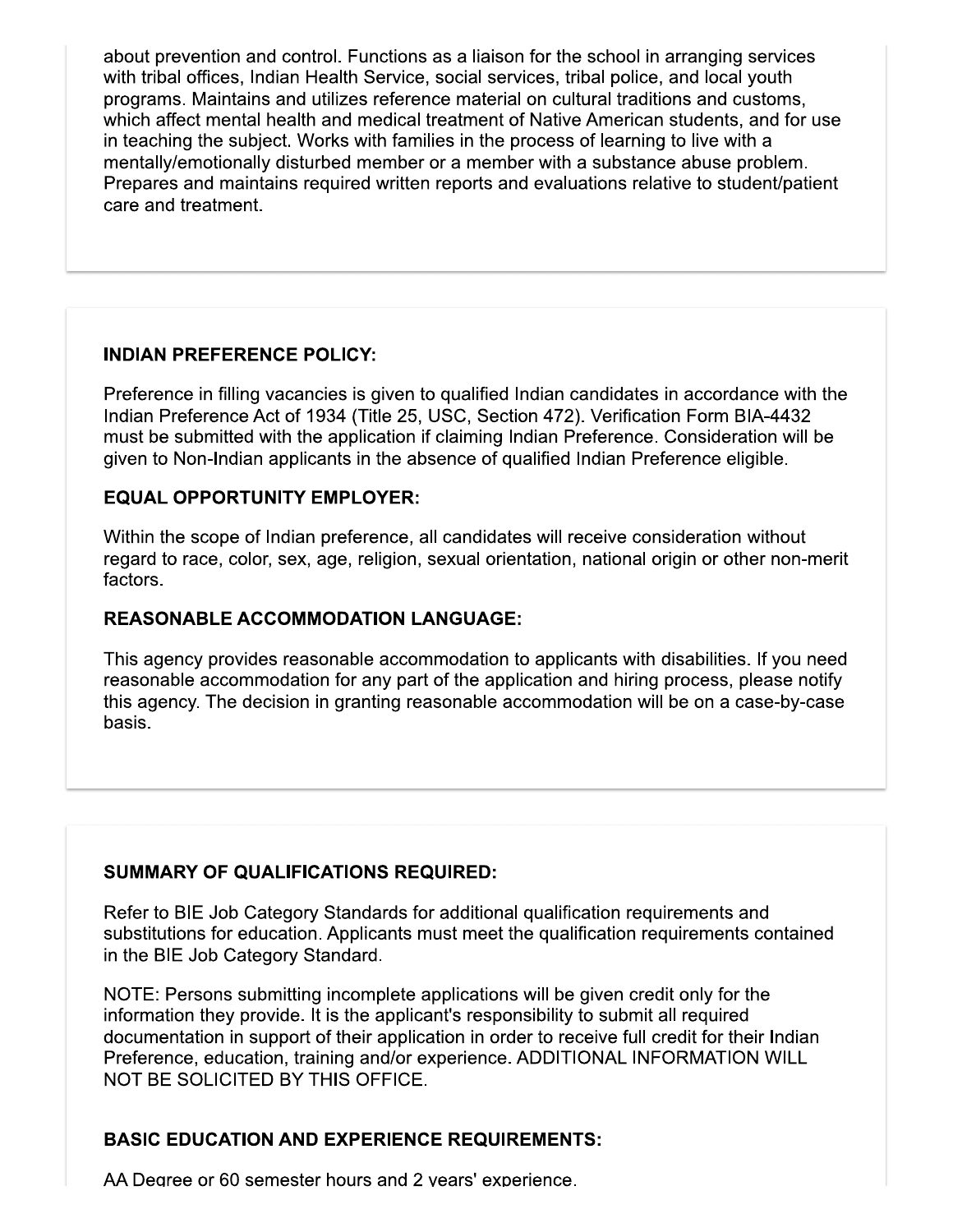#### **CONDITIONS OF EMPLOYMENT:**

Will be required to operate a government owned or leased vehicle in the performance of duties.

#### **PHYSICAL REQUIREMENTS:**

Work involves standing during instructional periods, walking short distances, some driving, some lifting of audiovisual equipment, and light housekeeping duties. Work involving office and community contact duties require normal physical exertion. Must be mentally and emotionally stable to effectively work with children. Good distant vision in one eye and ability to read without strain printed material the size of typewritten characters is required, glasses permitted. Ability to hear the conversational voice, with or without a hearing aid, is required, except that some positions may be suitable for persons who are blind or deaf. In most instances, an amputation of arm, hand, leg or foot will not disqualify an applicant for appointment, although it may be necessary that this condition be compensated by use of satisfactory prosthesis.

#### **BASIS OF RATING:**

Once the announcement has closed, all applicants for this position will be rated based upon the extent and quality of their experience, training and/or education as reflected on their resume. The judgement of qualification will be based on materials submitted, therefore, it is the applicants' advantage to give complete thorough and complete information in a neat and orderly fashion.

#### **SPECIAL REFERENCE:**

- U.S. Citizenship is required. You will be required to provide proof of U.S. Citizenship.
- Male applicants born after December 31, 1959 must complete a Pre-Employment Certification Statement for Selective Service Registration if selected.
- Multiple positions may be filled from this announcement.
- All selections under an announcement must be made within 3 months from the issuance date of the certificate referral list.
- Position has a positive education requirement.
- Contract Length: School Year
- Tour of Duty: Full Time (Seasonal)
- The Bureau of Indian Education has determined that the duties of this position are NOT suitable for telework under any circumstances.
- FLSA: Non-Exempt
- Bargaining Unit: Yes
- One academic year (equivalent to two academic semesters) probationary period may be required.
- May require overtime work.
- Salary includes applicable locality pay.
- Direct Deposit of pay is required.
- A Recruitment Incentive is not offered.
- Student Loan Repayment Program (SLRP) will not be authorized.
- Government quarters may be available.
- **DRIVING REQUIREMENT:** Incumbent may be required as an incidental duty to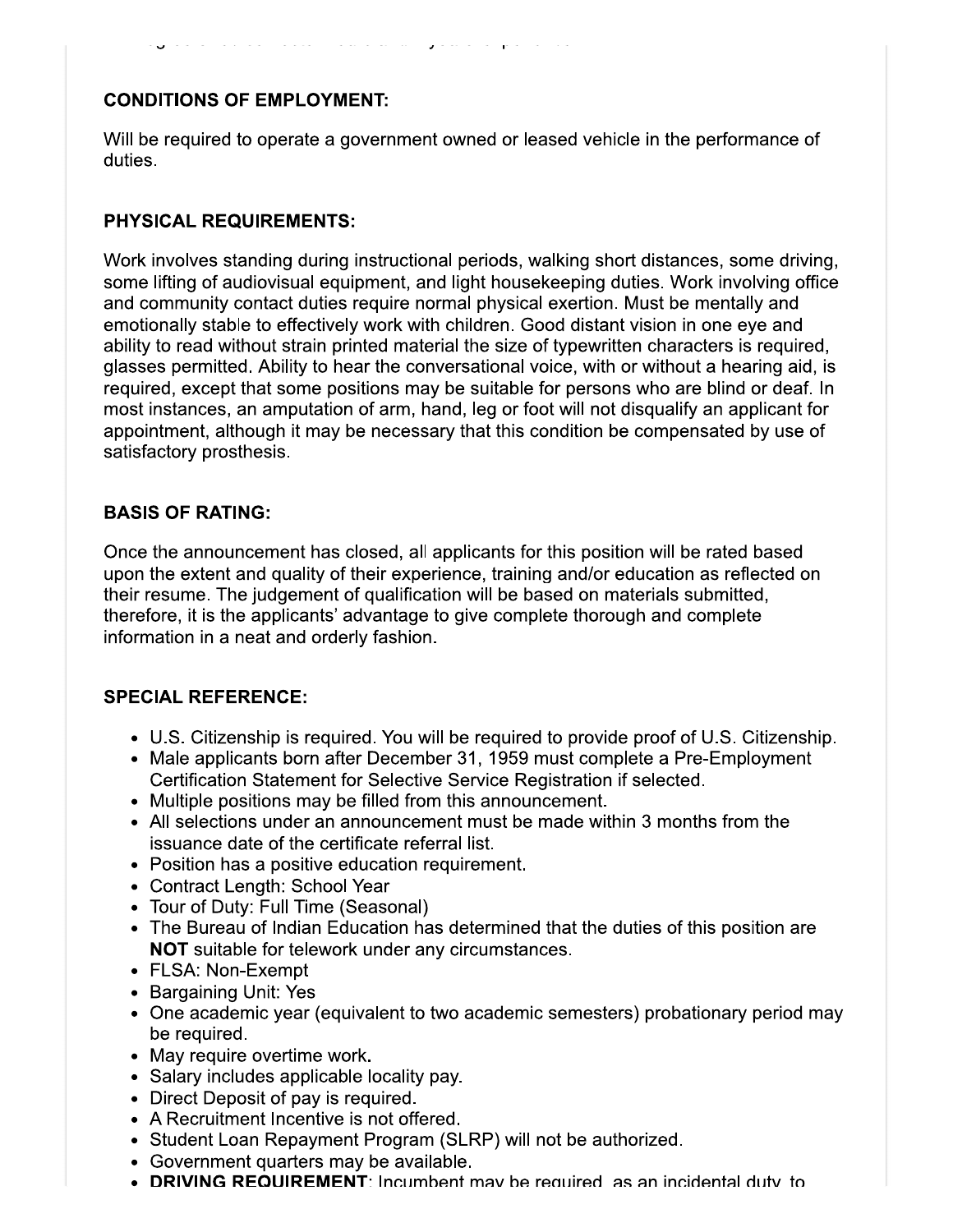- winitiite in www.amaitic.mommon.moj wo roquiou, uo un inviurium uutj, io operate a government-owned or leased motor vehicle, in the performance of duties, therefore, a valid driver's license is required. Incumbent must have a safe driving record within the three-year period immediately preceding submittal of GSA Form 3607 and be able to meet the safe driving requirements of the Bureau of Indian Education. (Remove if not needed)
- Applicant is subject to a favorable background investigation. This is a Non-Critical Low Risk Position subject to a favorable adjudicated background investigation.

The Investigative Process for Public Trust Positions: Background investigations for public trust positions are conducted to gather information to determine whether applicants are reliable, trustworthy, of good conduct and character, and loyal to the U.S. The information that provided on the Questionnaire for Public Trust Positions (SF-85P) and the Declaration for Federal Employment (OF 306) may be confirmed during the investigation. The investigation may extend beyond the time covered by this form, when necessary to resolve issues.

The applicant's current employer may be contacted as part of the investigation, although the applicant may have previously indicated on applications or other forms that the applicant did not want the current employer to be contacted. If the applicant has a security freeze on their consumer or credit report file, then the agency may not be able to complete the investigation, which can adversely affect the applicant's eligibility for a public trust position or the ability to obtain Federal or contract employment. To avoid such delays, the applicant must request that the consumer reporting agencies lift the freeze in these instances.

In addition to the questions on the SF-85P, inquiry also is made about the applicant's adherence to security requirements, the applicant honesty and integrity, falsification, misrepresentation, and any other behavior, activities, or associations that tend to demonstrate a person is not reliable, trustworthy, or loyal.

After a suitability /fitness determination is made, the applicant may also be subject to continuous vetting which may include periodic reinvestigations to ensure the employee is continuing suitability for employment.

NOTE: Persons submitting incomplete applications will be given credit only for the information they provide. It is the applicant's responsibility to submit all required documentation in support of their application in order to receive full credit for their Indian Preference, education, training and/or experience. ADDITIONAL **INFORMATION WILL NOT BE SOLICITED BY THIS OFFICE.** 

#### **HOW TO APPLY:**

#### **Required Documents**

NOTE: To ensure compliance with an applicable preliminary nationwide injunction, which may be supplemented, modified, or vacated, depending on the course of ongoing litigation, the Federal Government will take no action to implement or enforce the COVID-19 vaccination requirement pursuant to Executive Order 14043 on Requiring Coronavirus Disease 2019 Vaccination for Federal Employees. Federal agencies may request information regarding the vaccination status of selected applicants for the purposes of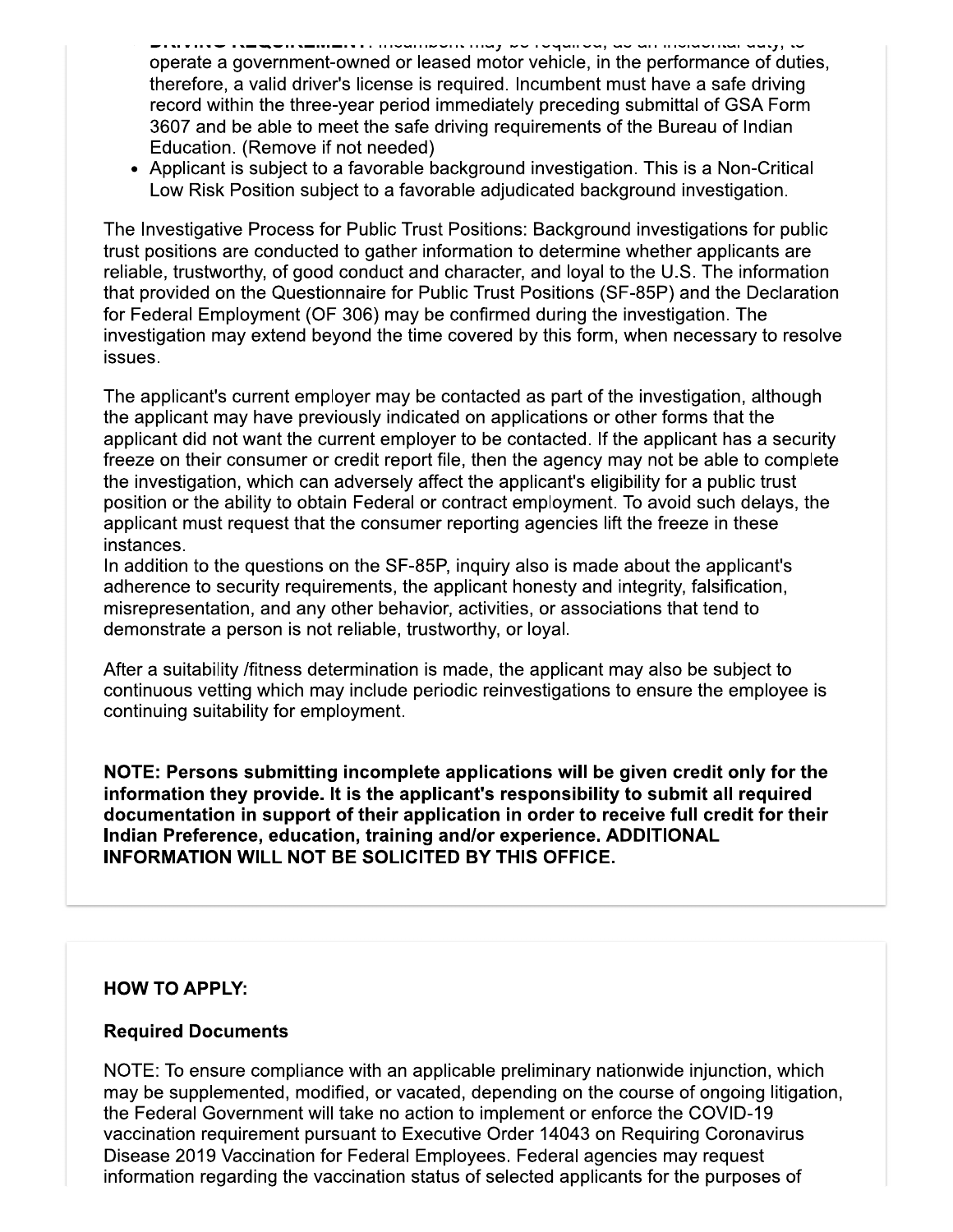implementing other workplace safety protocols, such as protocols related to masking, physical distancing, testing, travel, and quarantine.

To apply for this position, submit a complete Application Package to include the following:

- Your resume which may be submitted in any written format of your choice. It must clearly identify the following:
	- o Vacancy Announcement Number
	- o Month and year of High School Graduation or date GED information received PLUS name of school, city, and state.
	- Complete contact information for employer reference (your supervisor) for last 12 months of employment. If none is available, you must provide a professional reference which is a person not related to you and who knows your qualifications and fitness for the kind of job for which you are applying.
- Your resume must support the specialized experience described in this announcement. Your work experience must contain the following:
	- o Job Title
	- o Duties
	- o Accomplishments
	- Employer's name and address
	- Supervisor's name and phone number
	- Starting and ending date (month and year)
	- o Hours per week
	- o Salarv
- Claiming Indian Preference: Form BIA 4432, available at Verification of Indian Preference for Employment (PDF), Verification of Indian Preference for employment, is required for claiming Indian Preference. The form must be completed by the appropriate official with the federally recognized tribe where the applicant is enrolled as a member. No other form will be accepted.
- 1. This position has an individual occupation requirement for positive education: Copies of Official transcripts are preferred; student advisement and web-print outs are NOT acceptable submissions. Copies of Official or Unofficial College Transcript may be accepted for initial qualifications evaluation or pay setting. Transcripts MUST show the degree awarded, date conferred, and all required courses as required by the position. Please note, this may be shown with multiple transcripts. Upon tentative selection, you MUST submit Official transcripts for all colleges attended before final job offer can be confirmed.

#### **Additional Documents (Optional):**

- Cover Letter to resume: Cover letter providing your intent for employment and brief narrative of your qualifications or strengths for the position.
- Claiming Current or Prior Federal Service: Copy of most recent SF-50, DD03434 or other accepted equivalent to SF-50, Notification of personnel Action, to identify prior Federal service and/or highest previous rate.
- Claiming Additional Education: Copies of Official transcripts are preferred; student advisement and web-print outs are NOT acceptable submissions.

Copies of Official or Unofficial College Transcript may be accepted for initial qualifications evaluation or pay setting. Transcripts MUST show the degree awarded, date conferred, and all required courses as required by the position. Please note, this may be shown with multiple transcripts.

Unon tentative selection you MUST submit Official transcripts for all colleges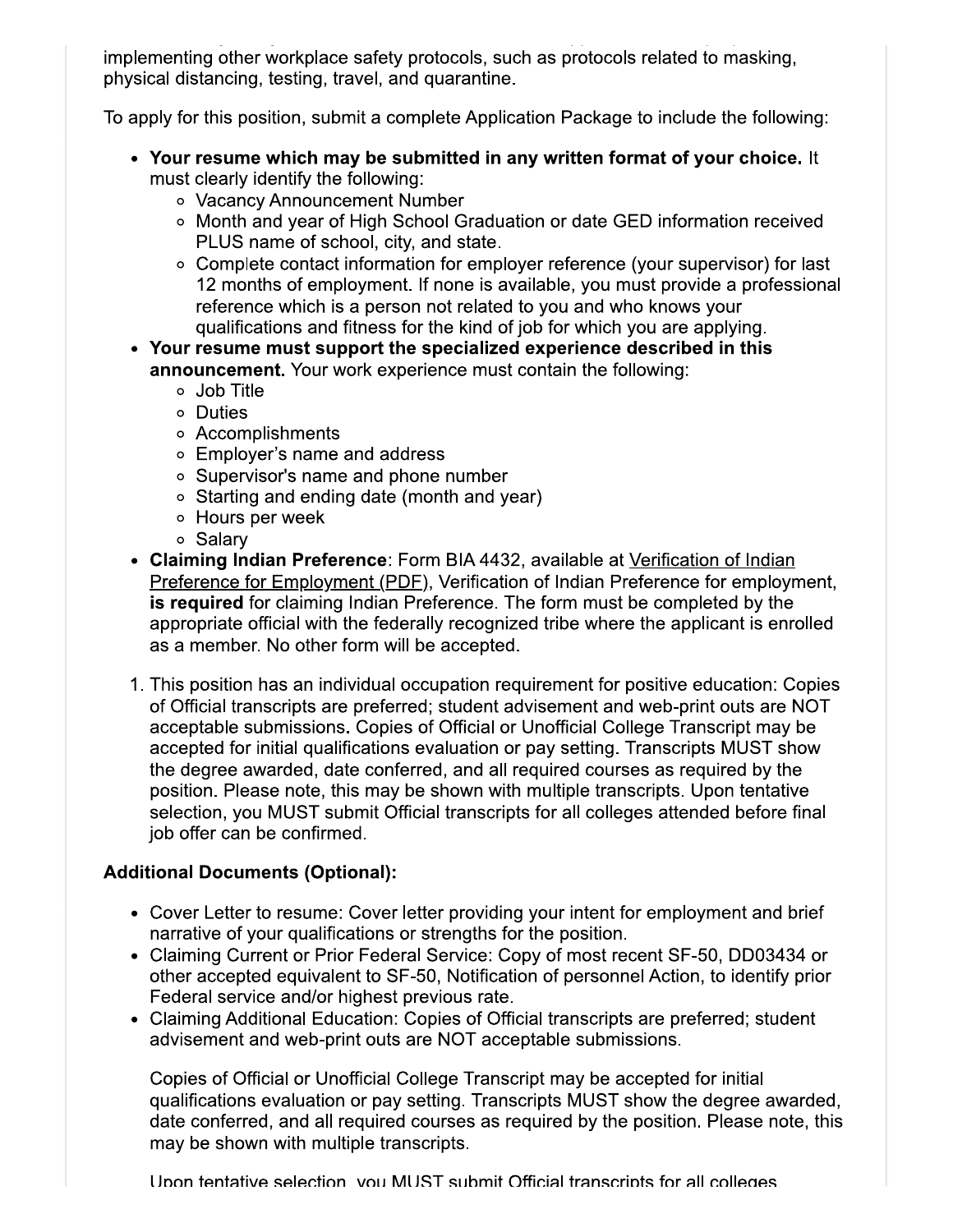ni tomativo oorootioni, joa moo illotamine omoral transonipto roman ooriogoo attended before final job offer can be confirmed.

- State Driver's License: Copy of licensure as identified in the conditions of employment. It must reflect your name, issue date, expiration date, and endorsements (as applicable).
- Claiming Military Service: DD214 (member copy 4) for consideration of service credit for leave purposes.
- Future Military Retirees\*: You are required to submit a copy of your retirement DD Form 214 (Member 4 Copy) OR certification document\*\* OR a copy of your retirement letter AND a copy of your terminal leave request (if applicable). You will be required to provide your DD Form 214 (Member 4 Copy) upon issuance.
- Future Separation from the Military\*: You are required to submit a copy of your most recent DD Form 214 (Member 4 Copy) OR certification document<sup>\*\*</sup> OR a copy of your most recent active duty orders AND a copy of your terminal leave request (if applicable). You will be required to provide your DD Form 214(Member 4 Copy) upon issuance.

\*Active duty military members who are selected may not be appointed unless on terminal leave or already separated from the armed forces.

\*\* The "certification" is any written document from the armed forces that certifies the service member is expected to be discharged or released from active duty service in the armed forces under honorable conditions not later than 120 days after the date the certification is submitted. The Statement of Service must be signed by, or by direction of, the adjutant, personnel officer, or commander of your unit or higher headquarters, AND the Statement of Service letter must include your rank, dates of active duty service, the Type of Discharge, Character of Service (i.e. honorable), and, if applicable, when your terminal leave will begin.

#### Applications and all accompanying documents must be received by 06/27/22 - 04:30 pm, Mountain (DST).

#### **SCHOOL MAILING ADDRESS:**

Tuba City Boarding School P.O. Box 187 Tuba City, AZ 86045

#### **FAX SIGNED AND DATED APPLICATIONS TO:**

(928) 283-2362

#### **FOR INFORMATION CONTACT:**

Iva Dallas, Business Manager, (928) 283-2330, Ext 1151

#### For VERIFICATION of our receipt of your application-resume, please contact: Iva Dallas, Business Manager, (928) 283-2330, Ext 1151

#### **Application Deadline**

Applications and all accompanying documents must be received by the closing date & time of the announcement.

Applicant's qualifications will be evaluated solely on the information submitted by them in their applications.

Applications become part of the official record and will not be duplicated or returned.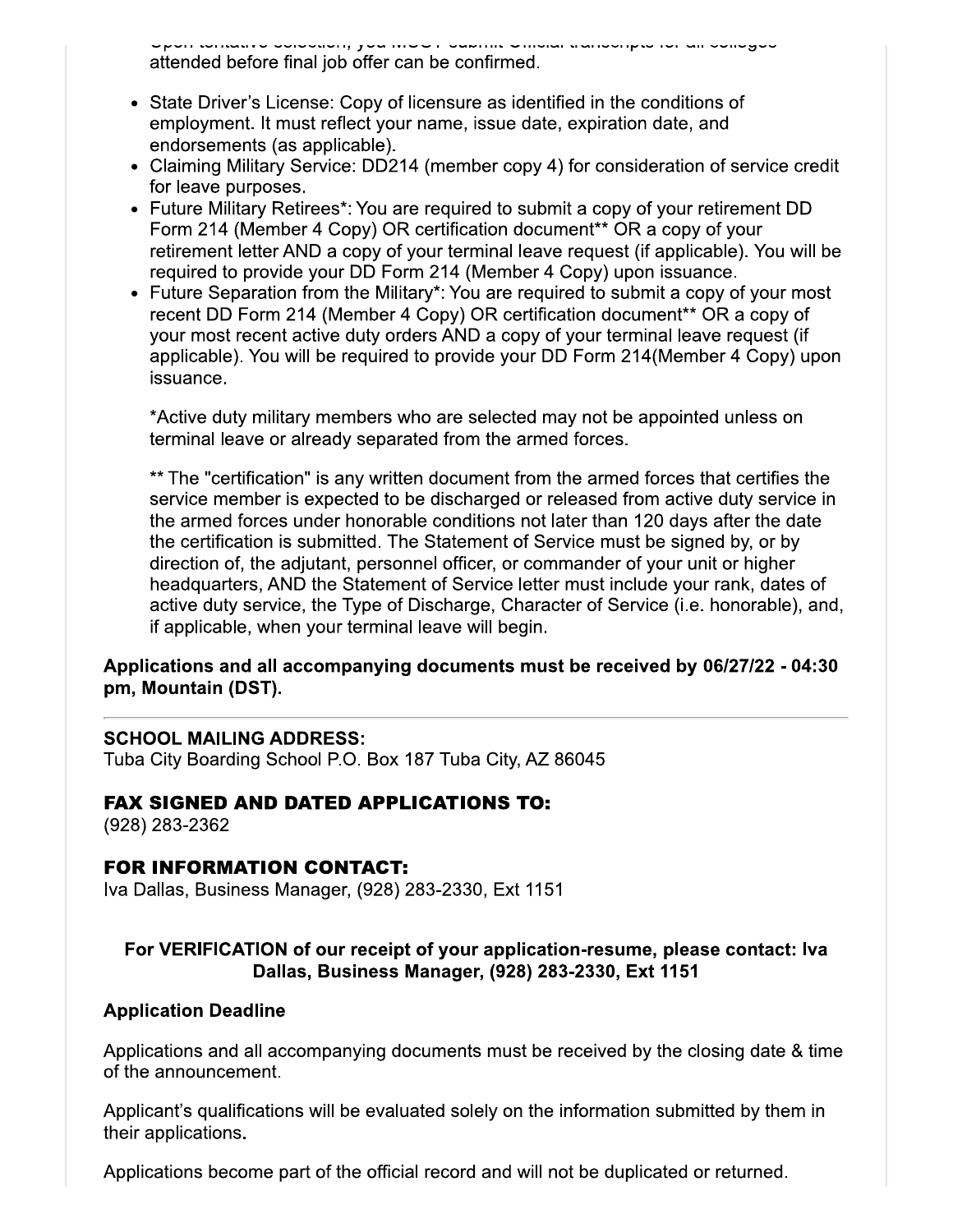This office accepts telefaxed applications.

Applications mailed using Government postage and/or envelopes are in violation of OPM and postal regulations and will NOT be considered.

This office does NOT accept applications via e-mail.

**PLEASE NOTE:** Documents submitted as part of the application package, to include supplemental documents, may be shared beyond the Human Resources Office. Some supplemental documents like military orders and marriage certificates may contain personal information for other than the applicant.



#### bie.edu An official website of the U.S. Department of the Interior

**About DOI** 

**FOIA Requests** 

Office of the Inspector General

**Accessibility** 

**Terms and Conditions** 

**Notices** 

**Privacy Policy** 

**Disclaimer** 

No FEAR Act Data

Anti-Harassment

**Performance Reports** 

**Vulnerability Disclosure Policy** 

**Tribal Leaders Directory** 

Careers

**School Directory** 

**About Us**